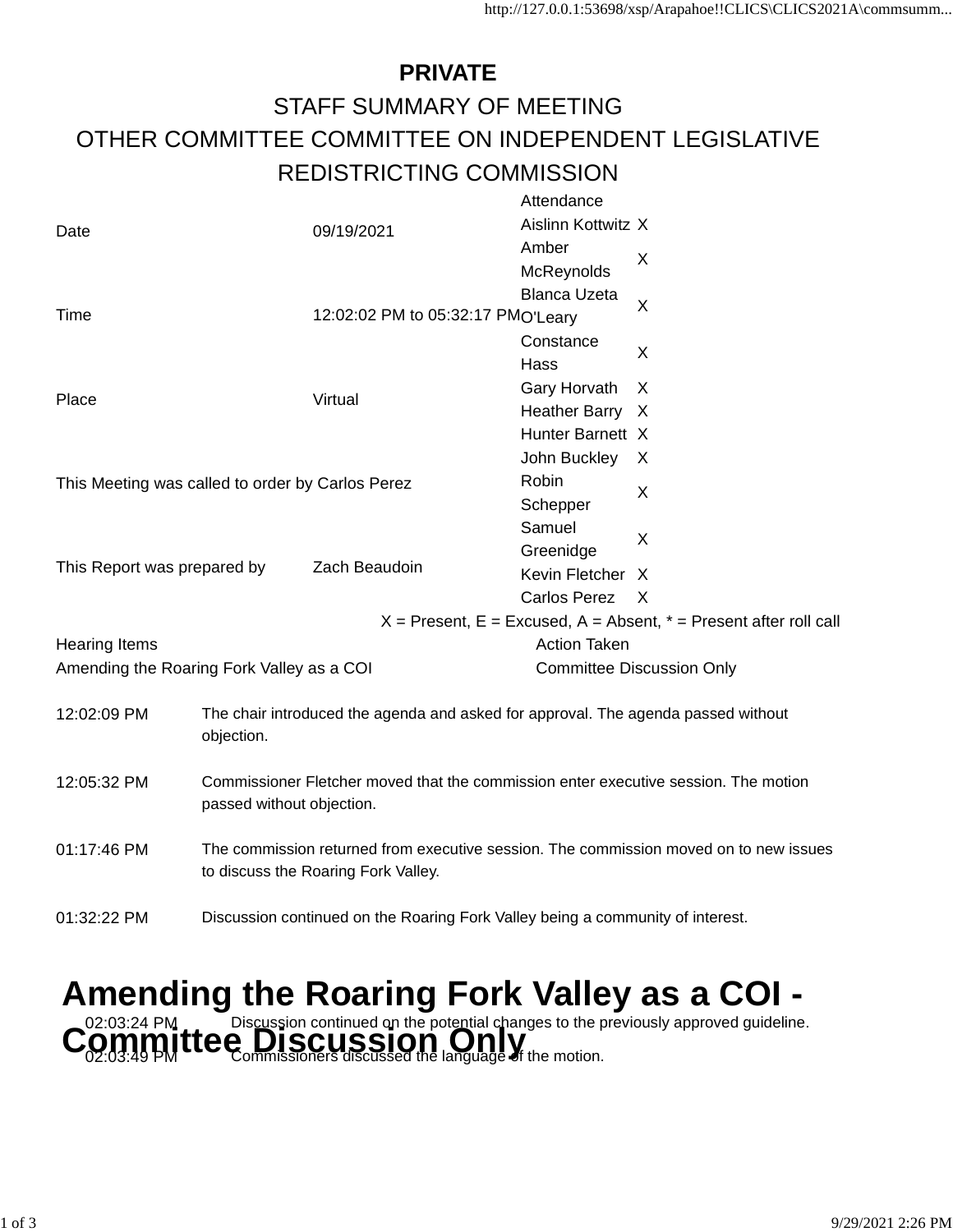| 03:02:57 PM | Motion         | Keep the Roaring Fork Valley together as a COI (Aspen, Basalt, EI Jebel,<br>Carbondale, Glenwood Springs, New Castle, Rifle, Silt, Parachute) as whole<br>as possible and this policy applies to both the future Senate Plans and House<br>Plans. |  |  |  |  |                                                                 |  |  |
|-------------|----------------|---------------------------------------------------------------------------------------------------------------------------------------------------------------------------------------------------------------------------------------------------|--|--|--|--|-----------------------------------------------------------------|--|--|
|             | Moved          | <b>Hunter Barnett</b>                                                                                                                                                                                                                             |  |  |  |  |                                                                 |  |  |
|             | Seconded       |                                                                                                                                                                                                                                                   |  |  |  |  |                                                                 |  |  |
|             | Aislinn        |                                                                                                                                                                                                                                                   |  |  |  |  |                                                                 |  |  |
|             | Kottwitz       |                                                                                                                                                                                                                                                   |  |  |  |  |                                                                 |  |  |
|             |                | Amber                                                                                                                                                                                                                                             |  |  |  |  |                                                                 |  |  |
|             |                |                                                                                                                                                                                                                                                   |  |  |  |  |                                                                 |  |  |
|             | McReynolds     |                                                                                                                                                                                                                                                   |  |  |  |  |                                                                 |  |  |
|             | <b>Blanca</b>  |                                                                                                                                                                                                                                                   |  |  |  |  |                                                                 |  |  |
|             | Uzeta          | O'Leary                                                                                                                                                                                                                                           |  |  |  |  |                                                                 |  |  |
|             |                |                                                                                                                                                                                                                                                   |  |  |  |  |                                                                 |  |  |
|             | Constance      |                                                                                                                                                                                                                                                   |  |  |  |  |                                                                 |  |  |
|             | Hass           |                                                                                                                                                                                                                                                   |  |  |  |  |                                                                 |  |  |
|             | Gary           | Horvath<br>Heather<br>Barry<br>Hunter<br><b>Barnett</b>                                                                                                                                                                                           |  |  |  |  |                                                                 |  |  |
|             |                |                                                                                                                                                                                                                                                   |  |  |  |  |                                                                 |  |  |
|             |                |                                                                                                                                                                                                                                                   |  |  |  |  |                                                                 |  |  |
|             |                |                                                                                                                                                                                                                                                   |  |  |  |  |                                                                 |  |  |
|             |                |                                                                                                                                                                                                                                                   |  |  |  |  |                                                                 |  |  |
|             |                |                                                                                                                                                                                                                                                   |  |  |  |  |                                                                 |  |  |
|             | John           |                                                                                                                                                                                                                                                   |  |  |  |  |                                                                 |  |  |
|             | <b>Buckley</b> |                                                                                                                                                                                                                                                   |  |  |  |  |                                                                 |  |  |
|             | Robin          |                                                                                                                                                                                                                                                   |  |  |  |  |                                                                 |  |  |
|             | Schepper       |                                                                                                                                                                                                                                                   |  |  |  |  |                                                                 |  |  |
|             | Samuel         |                                                                                                                                                                                                                                                   |  |  |  |  |                                                                 |  |  |
|             | Greenidge      |                                                                                                                                                                                                                                                   |  |  |  |  |                                                                 |  |  |
|             | Kevin          |                                                                                                                                                                                                                                                   |  |  |  |  |                                                                 |  |  |
|             | Fletcher       |                                                                                                                                                                                                                                                   |  |  |  |  |                                                                 |  |  |
|             | Carlos         |                                                                                                                                                                                                                                                   |  |  |  |  |                                                                 |  |  |
|             | Perez          |                                                                                                                                                                                                                                                   |  |  |  |  |                                                                 |  |  |
|             |                |                                                                                                                                                                                                                                                   |  |  |  |  | YES: 0 NO: 0 EXC: 0 ABS: 0 FINAL ACTION: Pass Without Objection |  |  |
| 03:03:26 PM |                | The commission took a brief recess.                                                                                                                                                                                                               |  |  |  |  |                                                                 |  |  |
| 03:16:27 PM |                | The meeting resumed. The commission moved on to a discussion on public comment.                                                                                                                                                                   |  |  |  |  |                                                                 |  |  |
| 03:17:44 PM |                | The commission moved on to the amendment and additional plan part of the agenda.                                                                                                                                                                  |  |  |  |  |                                                                 |  |  |
| 03:40:31 PM |                | Commissioners discussed and requested amendments.                                                                                                                                                                                                 |  |  |  |  |                                                                 |  |  |
| 04:00:04 PM |                | The commission moved on to House map requests.                                                                                                                                                                                                    |  |  |  |  |                                                                 |  |  |
| 04:18:23 PM |                | The discussion continued.                                                                                                                                                                                                                         |  |  |  |  |                                                                 |  |  |
| 04:44:23 PM |                | Commissioners requested Senate maps.                                                                                                                                                                                                              |  |  |  |  |                                                                 |  |  |